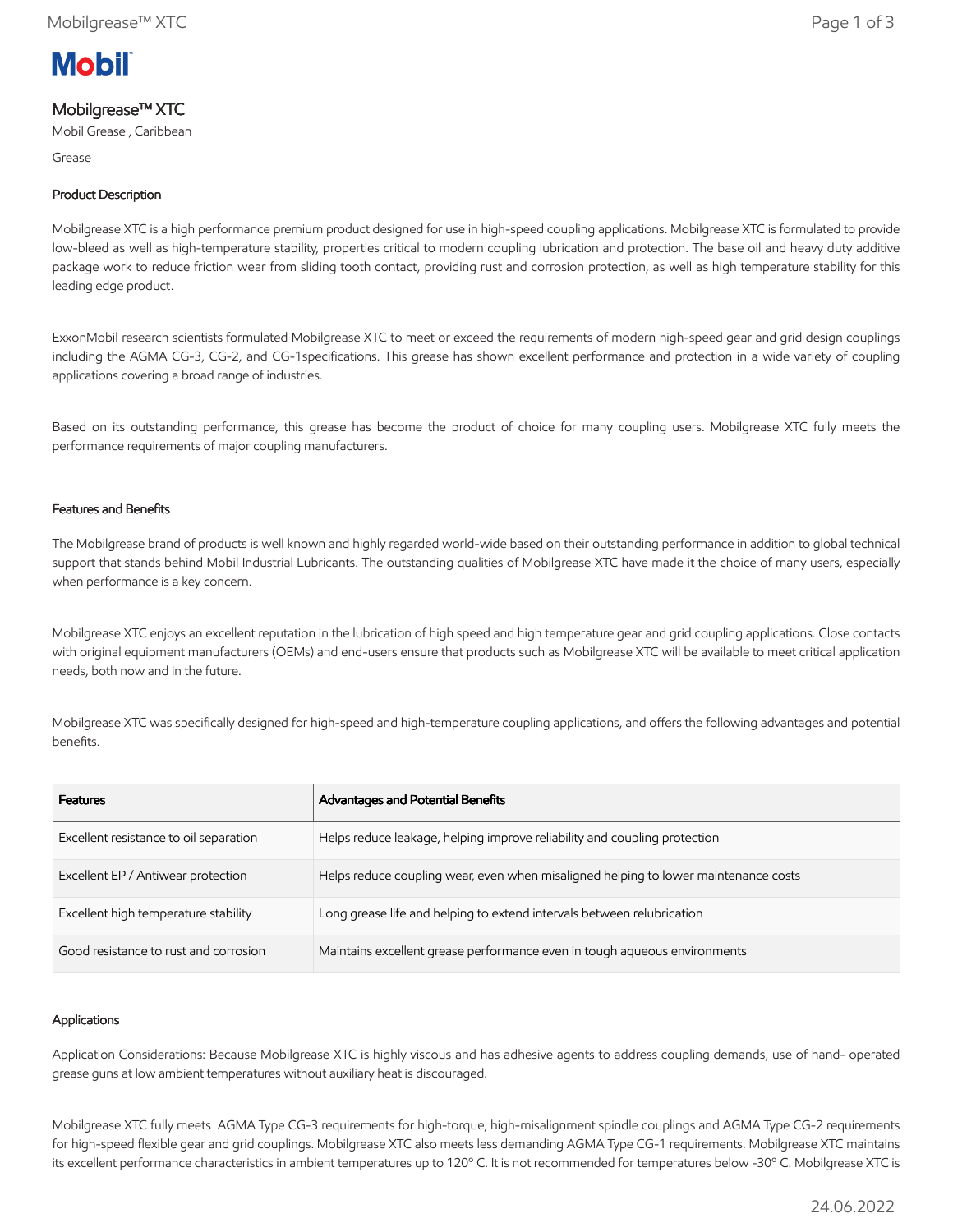## Mobilgrease™ XTC Page 2 of 3

- Grid-type flexible couplings
- Gear-type flexible couplings

## Specifications and Approvals

| This product meets or exceeds the requirements of: |  |
|----------------------------------------------------|--|
| AGMA CG-1                                          |  |
| AGMA CG-2                                          |  |
| AGMA CG-3                                          |  |

### Properties and Specifications

| Property                                                               |                   |
|------------------------------------------------------------------------|-------------------|
| Grade                                                                  | NLGI <sub>1</sub> |
| Thickener Type                                                         | Lithium           |
| Copper Strip Corrosion, 24 h, 100 C, Rating, ASTM D4048                | 1A                |
| Timken OK Load, lb, ASTM D2509                                         | 50                |
| Corrosion Preventive Properties, Rating, ASTM D1743                    | Pass              |
| Centrifugal Oil Separation, High G Force, 24 h, 50 C, vol%, ASTM D4425 | $\mathbf{1}$      |
| Four-Ball Wear Test, Scar Diameter, mm, ASTM D2266                     | 0.43              |
| Color, Visual                                                          | Dark Brown        |
| Penetration, Change from 60X to 10,000X, %, ASTM D217                  | 20                |
| Oxidation Stability, Pressure Drop, 100 h, kPa, ASTM D942              | 41                |
| Four-Ball Extreme Pressure Test, Weld Point, kgf, ASTM D2596           | 400               |
| Dropping Point, °C, ASTM D2265                                         | 279               |
| Penetration, 60X, 0.1 mm, ASTM D217                                    | 325               |
| Viscosity @ 40 C, Base Oil, mm2/s, ASTM D445                           | 680               |

### Health and safety

Health and Safety recommendations for this product can be found on the Material Safety Data Sheet (MSDS) @ [http://www.msds.exxonmobil.com/psims](http://www.msds.exxonmobil.com/psims/psims.aspx) /psims.aspx

All trademarks used herein are trademarks or registered trademarks of Exxon Mobil Corporation or one of its subsidiaries unless indicated otherwise.

05-2022

ExxonMobil de Colombia S.A.